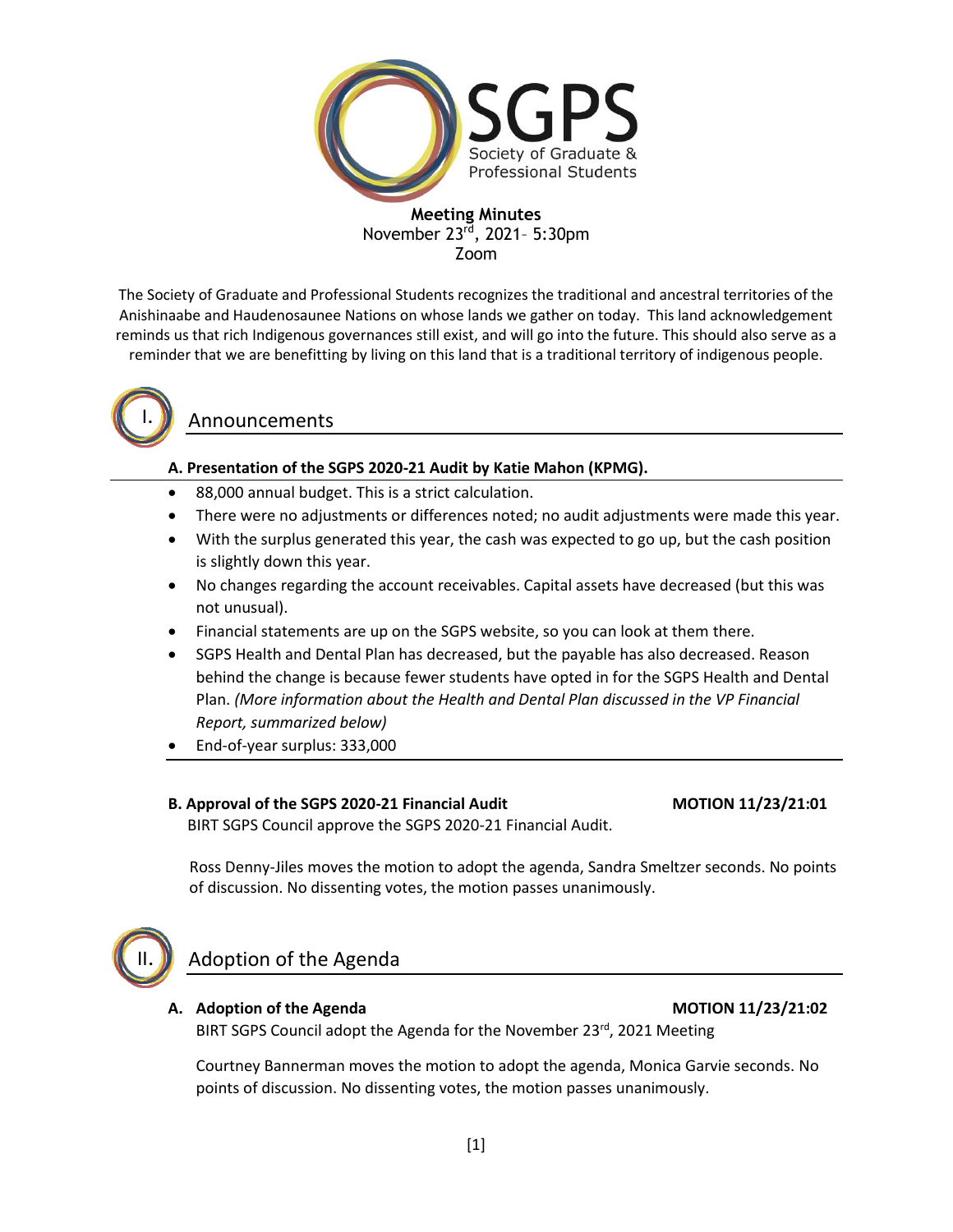

Minutes

III.

# A. Approval of the Meeting Minutes **MOTION 11/23/21:03**

BIRT SGPS Council adopt the minutes from the November 9<sup>th</sup>, 2021 Council Meeting

Ross Denny-Jiles moves the motion to adopt the agenda, Sandra Smeltzer seconds. No points of discussion. No dissenting votes, the motion passes unanimously.



# Executive & Speaker Reports

# **A. Executive Reports**

a. President – Rohit Shukla (oral report)

Great response to the recent survey (more details below). AMS subsidies (bus) for the Winter term, i.e. Kingston transit. They also have a survey coming out shortly, which will be distributed out to students. If your department or society is looking to hold an inperson event, you can apply to the SGPS for event sanctioning (see website). We have also recently received updated protocols from the University (see website). SOLUS feedback have mostly been received by Rohit but if there are more feedback and opinions regarding SOLUS please reach out. Rohit working with SGS regarding funding review with the Funding Review Committee. If you have any qualms or anything to bring up, then please reach out to Rohit via email. Working on Student Wellness Services with Student Professional Development Advisory Group (with Vice-Provosts) which hope to have a positive impact on graduate students' professional development. The group will start working in Winter 2022; please reach out if you have any ideas or input.

Question from Ross Denny-Jiles (supported by Lucy Warren): with the COVID numbers in Kingston rising, is the University thinking of reintroducing testing capacity on campus, as it is quite arduous for Queens students to get testing now via KFLA health? This is especially important for the examination period.

Answer from Rohit: no updates regarding this from the University, as of now.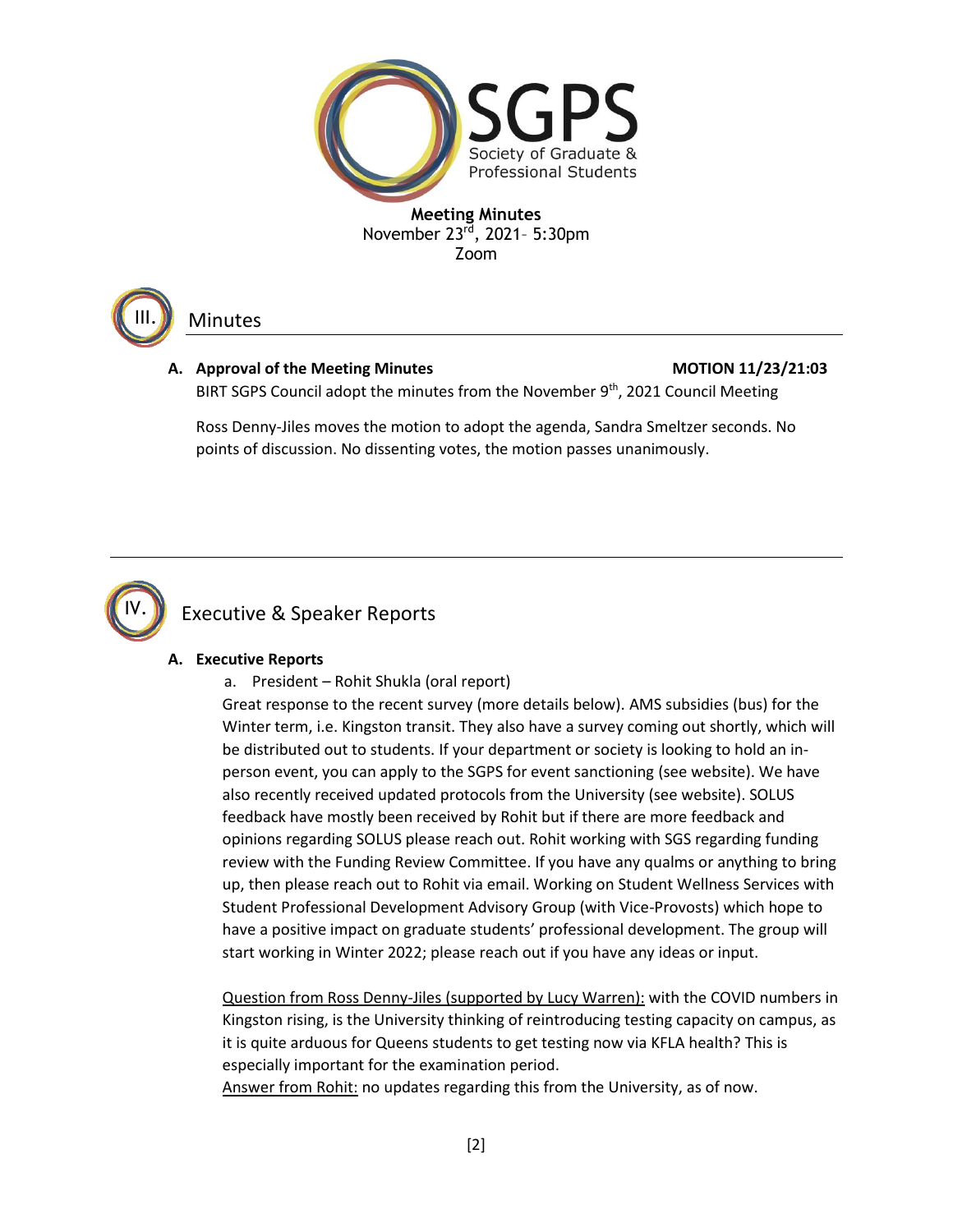

Answer from Anthony: nothing directly, but the University is currently working on updated guidelines – issue regarding availability of tests will be raised with the University.

b. VP Graduate – *position vacant* (no report)

c. VP Professional – Jennifer Li (report attached)

From an HR perspective (which is part of the executive portfolio), we have hired two external HR consultants with whom we have been working very closely. We had a resignation this year as well as several employee exchanges, so the consultants have been very helpful with that. We have also decided to change the Executive Director contract from having to be renewed every two years to an indefinite length. Currently developing a list of mandatory training, as per our Bylaws and Policies regarding training, training is mandatory but none in particular were specified. Professional development events being held in-person would be quite difficult this year. One popular event is the professional headshots that SGPS offers to students, but this would not be possible due to COVID. There will be some workshops and sessions, e.g. resume building, for students. Jennifer just noted that VP Professionals have been mostly dominated by Law students, but it would be great to have a variety of representation.

d. VP Finance and Services – Courtney Bannerman (oral report)

Earlier this Fall, SGPS has gone with a bookkeeping firm/company. They cost less than what it would cost to hire a Financial Services Director. One of the main things that they have implemented concerns the distribution of SGPS bursaries. In the past, we would need to receive your banking information but we would only need e-transfer now, which is a positive from an efficiency and security standpoint. Any questions regarding bursaries and grant. Additional information regarding the Health and Dental Plan: Accordance to the Bylaw, the Health and Dental Plan needs to be in a separate account. Over the past years, this has only been in a subsidiary/secondary account within the main account which does not conform with Bylaw. So the Health and Dental Plan will be moved to its own separate account; it is relatively inexpensive to open (\$150/year). Moreover, as Katie mentioned, the Health and Dental Plan will be moved from the previous provider to StudentCare as they identified that there was some money, that was meant to be in the Health and Dental Plan, that had been incorrectly sorted into another fund. The SGPS currently has a lot of surplus (from an ethical standpoint raises questions as the SGPS is meant to be a non-profit organization).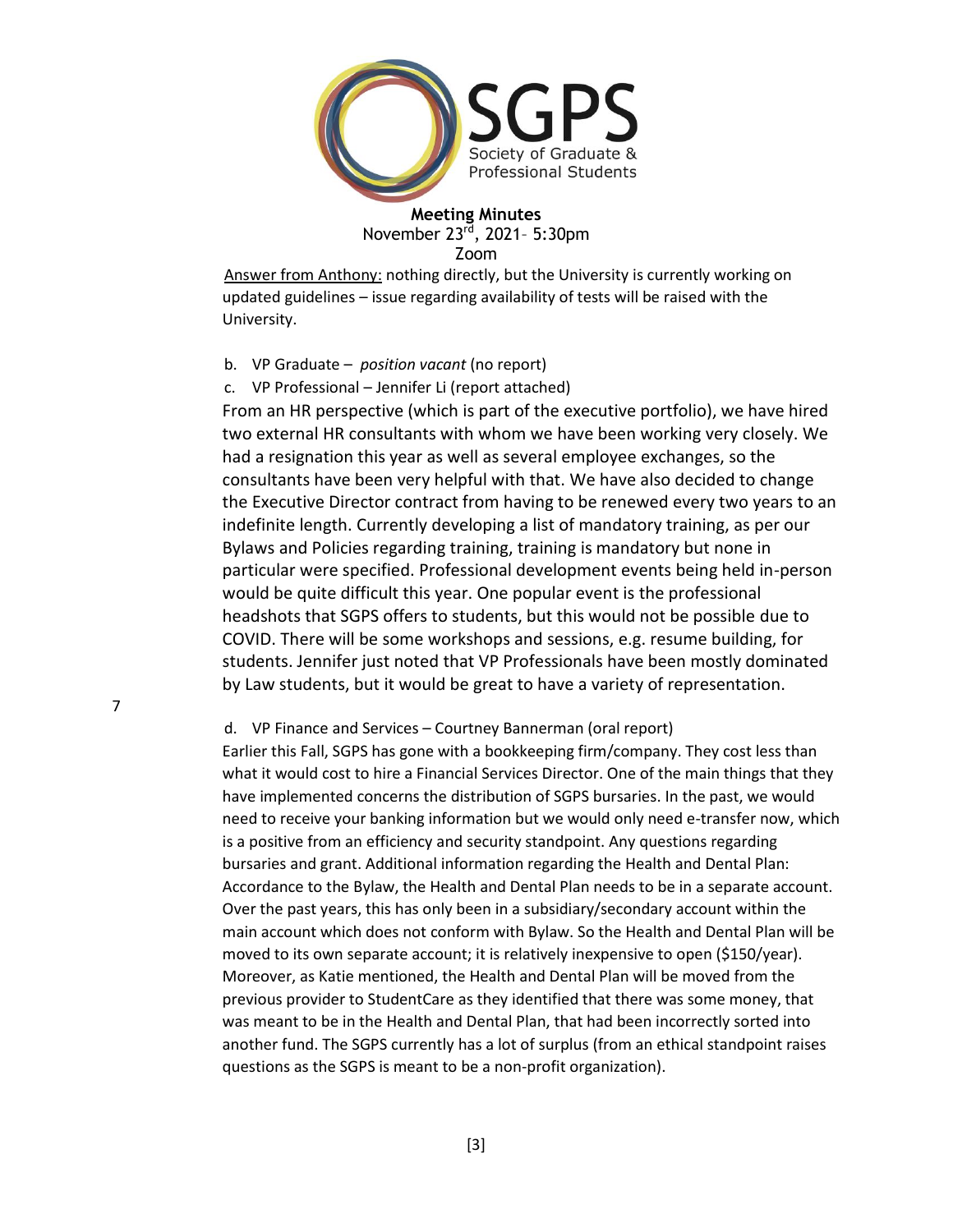

e. VP Community – Anthony Lomax (oral report)

Reviewing the distribution of awards; overview of EII committees that are on-campus, publishing a timeline of report containing the activities of those committees. It is hoped that this information could be utilized to encourage and support activism on campus, and will be a helpful resource in general. Anthony also mentioned the possibility of there being an opening for a Commissioner or Deputy spot; further information will be on sgps.ca/jobs. Another thing to discuss is event sanctioning. Due to the rise in COVID numbers, the University might change their policies. Although at the time of the meeting the process was still open (and individuals needed to submit event sanctioning request 3 weeks prior to the event), changes have been made since then. Rohit has also added that the University has already updated some policies.

# **B. Speaker Report**

a. Speaker – Devin Fowlie (oral report) In between last meeting and now, most work has been done (along with CRO and Deputy) to work on the election.

# **C. Approval MOTION 11/23/21:04**

BIRT SGPS Council approve the Executive and Speaker Reports.

Sandra Smeltzer moves, and Ross Denny-Jiles seconds the motion. No points of discussion on this motion. No dissenting votes; the motion passes unanimously.



# Senator, Trustee, Commissioner, Committee & Other Reports

- **A. Senator Report**  Graduate Student Senator Emils Matiss (no report)
- **B. Trustee Report**  Graduate Student Trustee (no report)
- **C. Commissioner Reports**
	- a. Athletics & Wellness Commissioner Kassandra Coyle (report attached) Any questions or suggestions about athletic events, get in touch with Kassandra.
	- b. Equity & Diversity Commissioner Monica Garvie (report attached)
	- c. Indigenous Graduate Liason Brittany McBeath (report attached) Indigenous student network on-campus has been successful. This month marked the commencement of conversations regarding questions about identity and indigenous culture. The book club will open up registration soon, and the Office of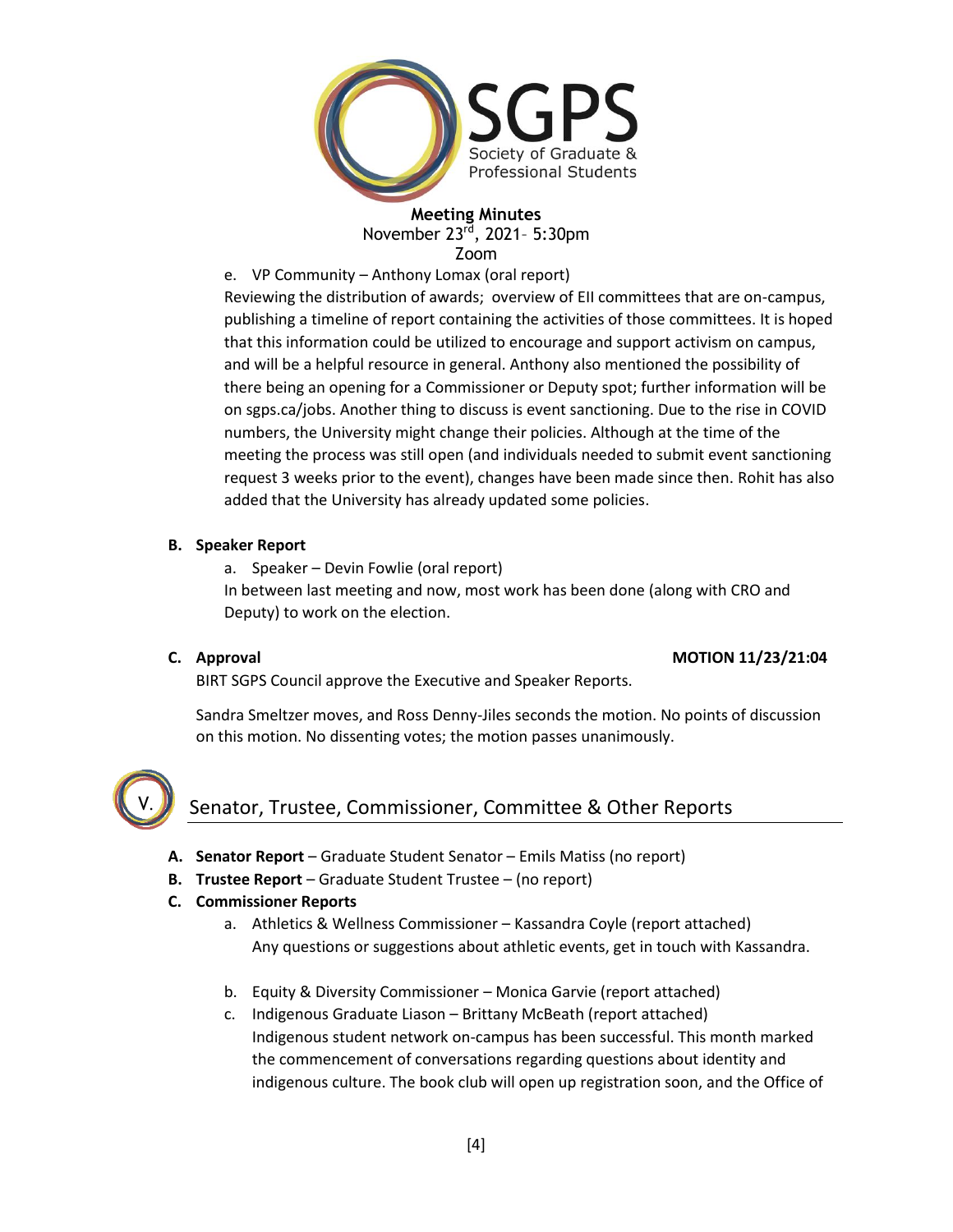

Indigenous Initiatives has taken over the Cultural Safety Training—please feel free to contact Brittany about these two events and other events/initiatives.

d. Social Commissioner – Emilia Ganslandt (report attached)

Still looking for people with special interests/hobbies/skills that they would like to share with their SGPS colleagues. Please reach out to Emilia if you are interested in leading something and/or if you have any suggestions.

- e. International Students' Affairs Commissioner Sabrina Masud (report attached) Working on creating more engagement with the International committee, and they are starting a new International committee with graduate student advisors. We will meet once a month.
- **D. Committee Reports**
- **E. Department Reports**
- **F. Other Reports**
	- a. University Rector (no report)
	- b. Chief Returning Officer Fatema Kamalia (oral report)
- 

G. **Approval MOTION 11/23/21:05**

**BIRT SGPS Council approve the Senator, Trustee, Commissioner, Committee & Other Reports.**

Monica Garvie moves, Carolyn Bonta seconds. No points of discussion on this motion. No dissenting votes; the motion passes unanimously.



### A. **Approval MOTION 11/23/21:06**

### **BIRT SGPS Council ratify the Proposed Member Society Bylaw.**

This has passed two readings in Council Meetings and will be ratified in the General Meeting.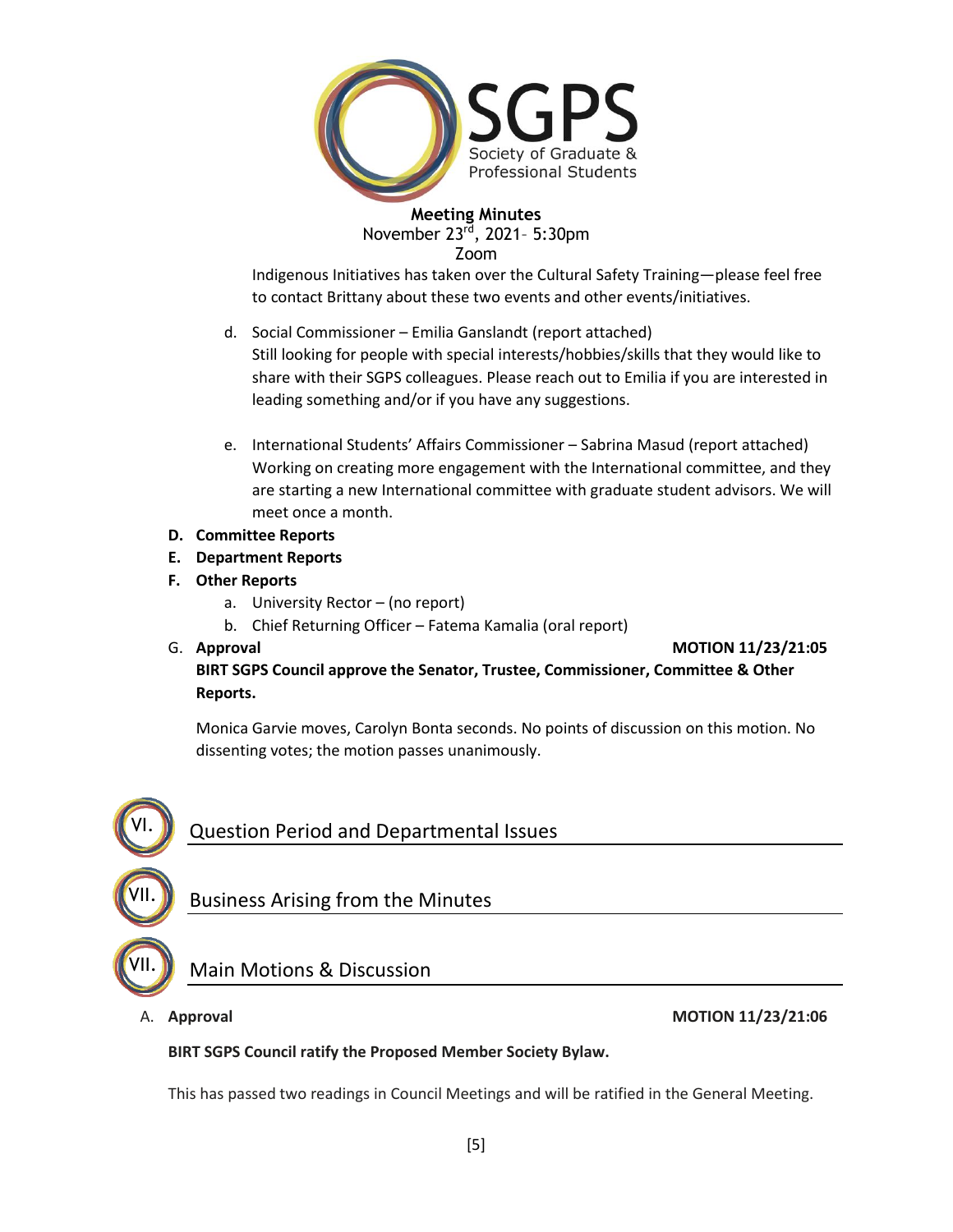

Courtney Bannerman moves, Jennifer Li seconds. No points of discussion on this motion. No dissenting votes; the motion passes unanimously.

The SGPS provides logistical support to our Member Societies, which are defined as a professional faculty, school, department, division, or institute of the University recognized by the SGPS as a member society. This logistical support may include the remittance of Member Society fees and sanctioning for Member Society events.

B.x.x Remittance of Member Society Fees

- a. SGPS Member Societies are able to set a Member Society specific fee or fees via the referendum process laid out in their governance documents. SGPS Member Societies are not required to have a Member Society specific fee in order to be recognized by the SGPS.
- b. The SGPS will collect and distribute all Member Society specific fees, which are to be paid out both November and March of each calendar year. These dates are dependent on the receipt of funds and reports provided by the Queen's University Registrar.
- c. Member Societies will be notified by the SGPS when fees are ready for distribution and will be required to complete an Activity Fee Declaration form in order to receive their remittance via electronic funds transfer.
- d. The SGPS will not release funds from Member Society specific fees to personal bank accounts. The banking information provided must indicate the name of Member Society as the payee.
- e. Failure to complete an Activity Fee Declaration form or failure to provide appropriate banking information may result in the Member Society Fee or Fees being suspended pending an investigation by the SGPS Finance and Services Committee.

B.x.x Reporting for Member Society Fees

- a. As per P.1.2.5.a. all groups who obtain a Fee through the SGPS must comply with the continuous reporting obligations in order to continue to receive disbursements of that Fee.
- b. Member Societies who receive a student fee disbursement from the SGPS are required on an annual basis to supply the SGPS with
	- i. An annual report which contains:
		- 1. A summary of the Member Society's activities over the past year and a description of how the fee has been used;
		- 2. A letter from the group naming the executive team along with their contact information;
		- 3. Annual financial statements/bank statements for the previous year;
		- 4. A budget for the previous year; and
		- 5. Any other financial information to verify that disbursed Fees were used for their intended purpose.
		- ii. A proposed budget for the coming year; and,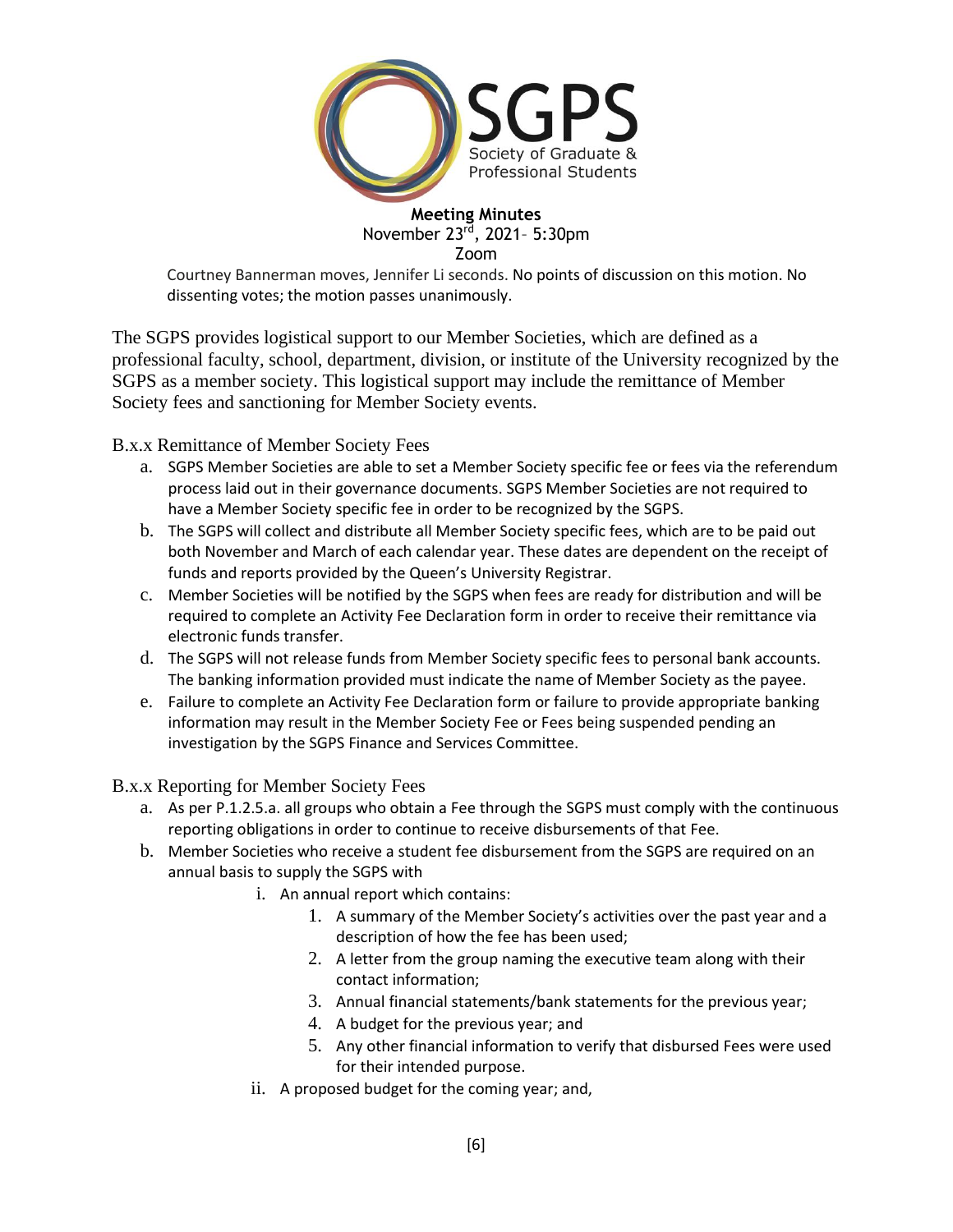

- iii. Any other information as requested by the Committee to aid in the determination of the Fee's continued eligibility.
- c. Failure to submit the required documents by the prescribed deadline or refusal to submit complete information will result in the suspension of the fee according to P.1.2.5.d.

B.x.x Sanctioning of Member Society Events

- a. The SGPS agrees to provide insurance coverage for Member Society events and activities that adhere to process outlined within this section. This insurance coverage will be renewed annually and is coordinated by the Executive Director.
- b. The Member Society is responsible for advising the SGPS through completion of the online "Event Registration" form of any and all events run, overseen, or administered by the Member Society or its clubs and committees.
- c. Should the Member Society and its clubs and committees, fail to inform the SGPS, through the event sanctioning process, of any event involving any of the factors described B.x.x.b, the insurance of the SGPS will provide no coverage for the event or any incidents or occurrences associated with the event.
- d. Should the SGPS determine that the Member Society has failed to mitigate risks associated with the event in accordance with the event sanctioning process and the conditions required of the event being sanctioned, or fails to provide information that would be considered important to the risk profile of the event and the decision to sanction, the insurance of SGPS may not provide insurance coverage for the event.

### B.x.x. Member Society Duties

- a. Member Societies are required to follow the processes outlined in within the entire B.x section.
- b. Member Societies will undertake all reasonable and appropriate measures to mitigate any and all risks associated with its operations or the operations of any of its clubs and committees.
- c. The Member Society will inform the SGPS Executive Director and SGPS President, immediately upon receiving knowledge and no later than 3 business days, of any and all incidents that occur within the Member Society and/or as a result of the actions of the Member Society that cause and/or have the potential to cause harm to persons, property, and/or the reputation of the Member Society, the SGPS or Queen's University.
- **B. Ratification of the results of the Vice-President Graduate By-Election MOTION 11/23/21:07** BIRT Brittany McBeath serve as the Vice-President Graduate for the remainder of the 2021-22 Executive Term.

By a majority vote of council, Brittany McBeath has been elected as the new Vice-President Graduate to serve for the remainder of the position's Term.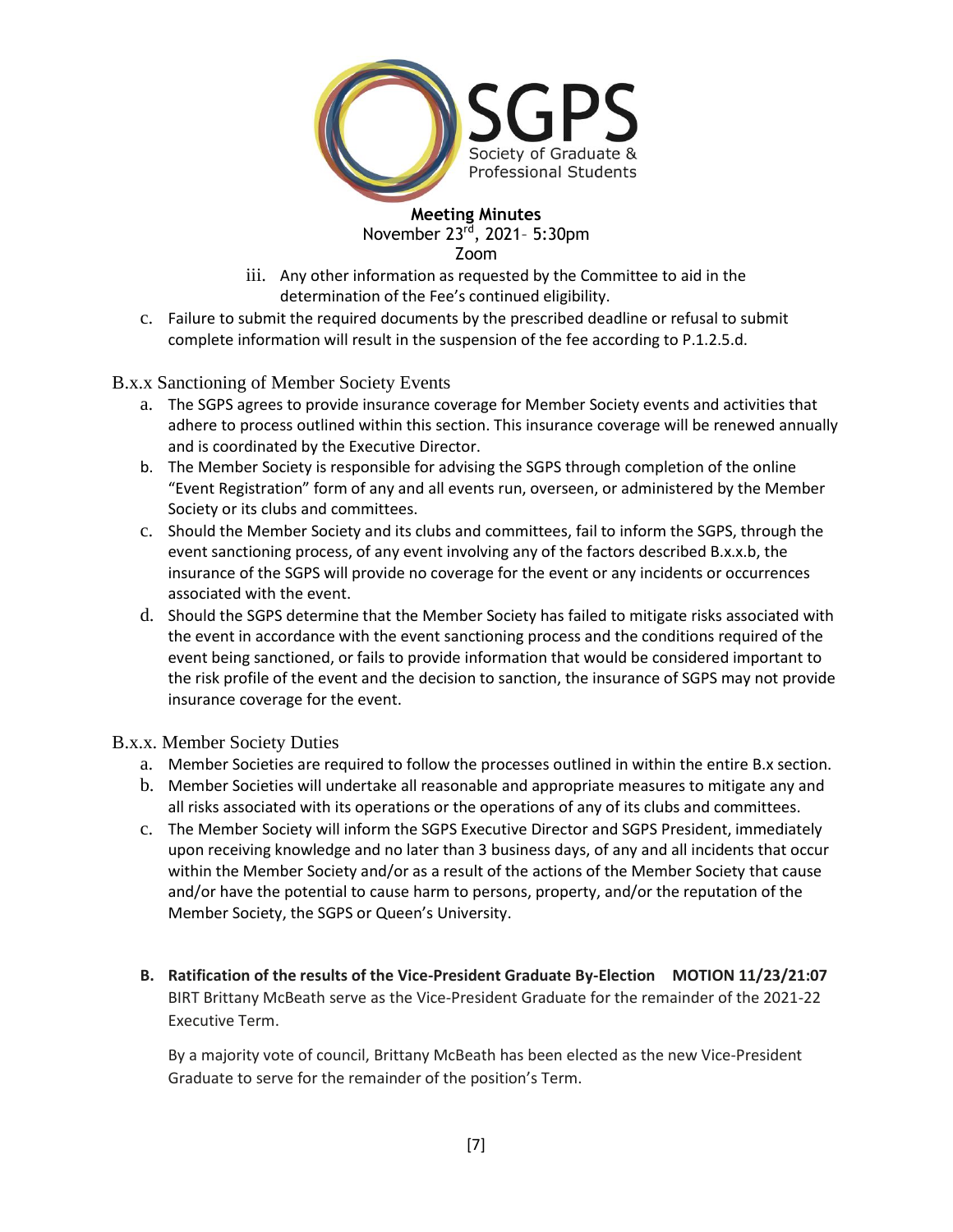

Ross Denny-Jiles moves, Monica Garvie seconds. No points of discussion on this motion. No dissenting votes; the motion passes unanimously.

# **C. Ratification of the new 2021-22 SGPS Executive MOTION 11/23/21:08**

Whereas the former SGPS President Justine Aman has resigned. Whereas Rohit Shukla has assumed the role of interim SGPS President per B.12 in accordance with the policies further outlined in B.10. Whereas Brittany McBeath has been elected as the Vice-President Graduate. Wherein each of these positions will remain occupied by those elected until the end of the 2021-22 Executive Term

BIRT SGPS Council ratify the 2021-22 SGPS Executive to serve for the remainder of the Executive Term.

President – Rohit Shukla VP Graduate – Brittany McBeath VP Professional – Jennifer Li VP Finance and Services – Courtney Bannerman VP Community – Anthony Lomax

Sandra Smeltzer moves, Kassandra Coyle seconds. No points of discussion on this motion. No dissenting votes; the motion passes unanimously.



# Other Business

Sabrina Massud asks: where does SGPS stand on the PSAC protest on Thursday? Rohit answered: would need some time to discuss this with the SGPS Executive, and will come to a conclusion about the SGPS position.

Kassandra: the SGPS has not yet had the opportunity to discuss this and to put a joint statement. Rohit: Although we need to talk about this together, we also wanted to emphasise that the SGPS has been supportive of student bodies.



Notices of Motion & Announcements